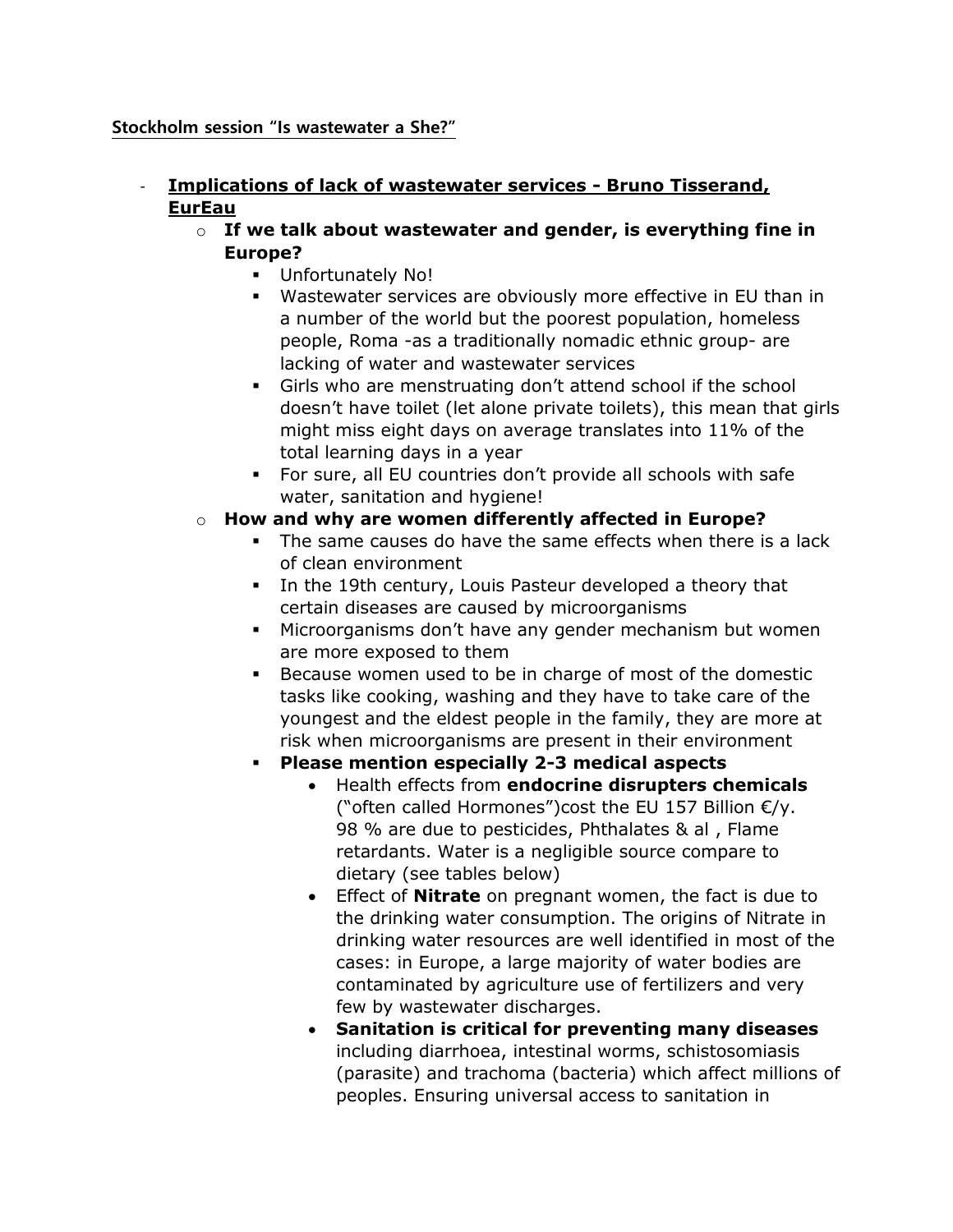households and institutional settings such as healthcare facilities and schools is essential in reducing disease, improving nutritional outcomes, enhancing safety, wellbeing and educational prospects, especially for women and girls. (WHO)

#### o **Recommendations?**

 A gender-sensitive approach must be included in the management of water resources that enhances and strengthens the important role women play in the acquisition, conservation and use of water. Women should be included in decision-making on waste disposal, improved systems water supply and sanitation.



Emergent pollutants incl. micro-pollutants SE and E Europe is lagging behind,

- increase water o efficiency,
- improve tariff policy and  $\bullet$ business models ('opex'),
- **Investment EUR 22** o billion



Source: EEA (2013), data based on Eurostat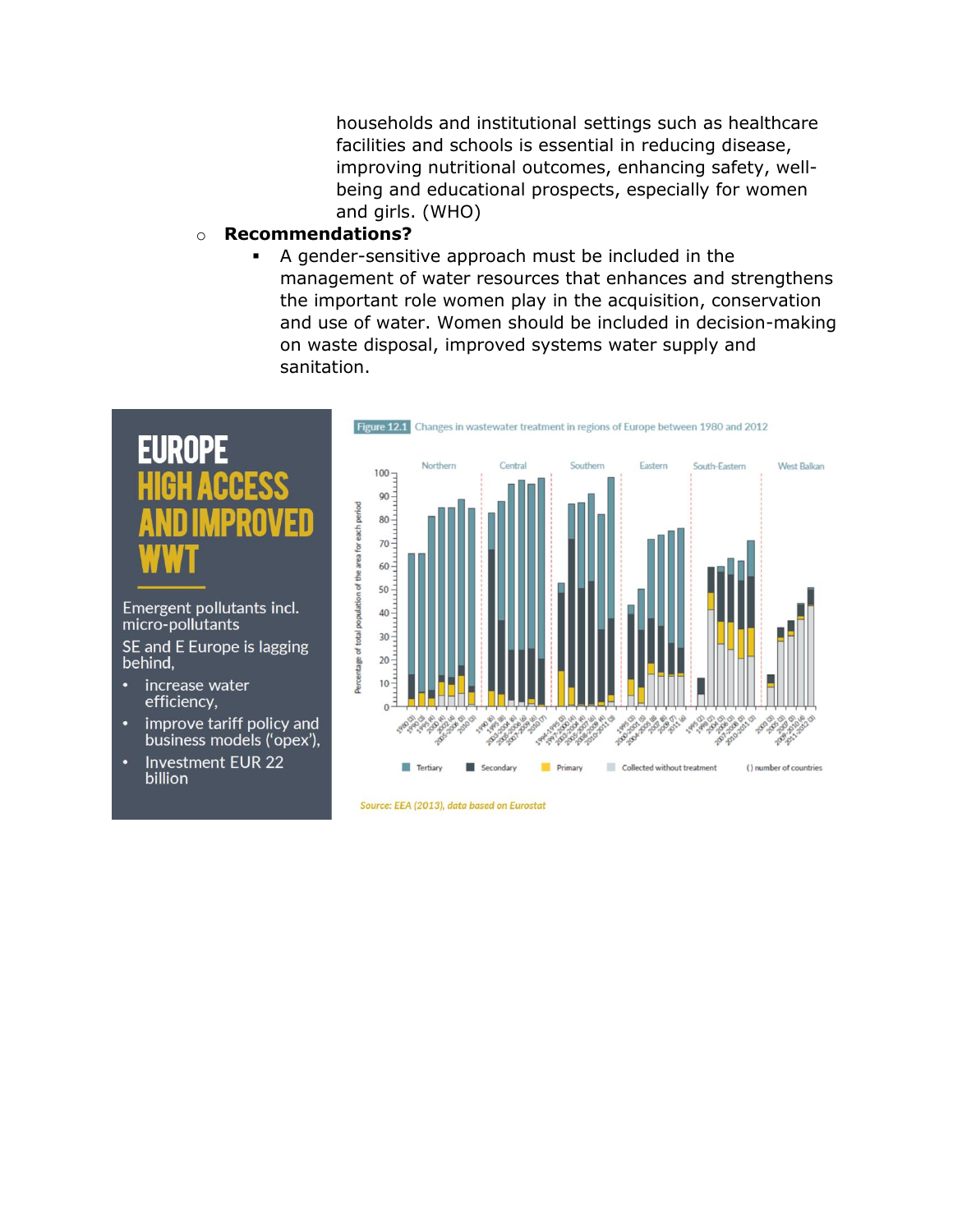# AGEN **32030** SISTA fi opmen

SDG Target 6.3: By 2030, improve water quality by reducing pollution, eliminating dumping and minimizing release of hazardous chemicals and materials, halving the proportion of untreated wastewater and substantially increasing recycling and safe reuse globally



Source: Based on data from Sato et al. (2013)